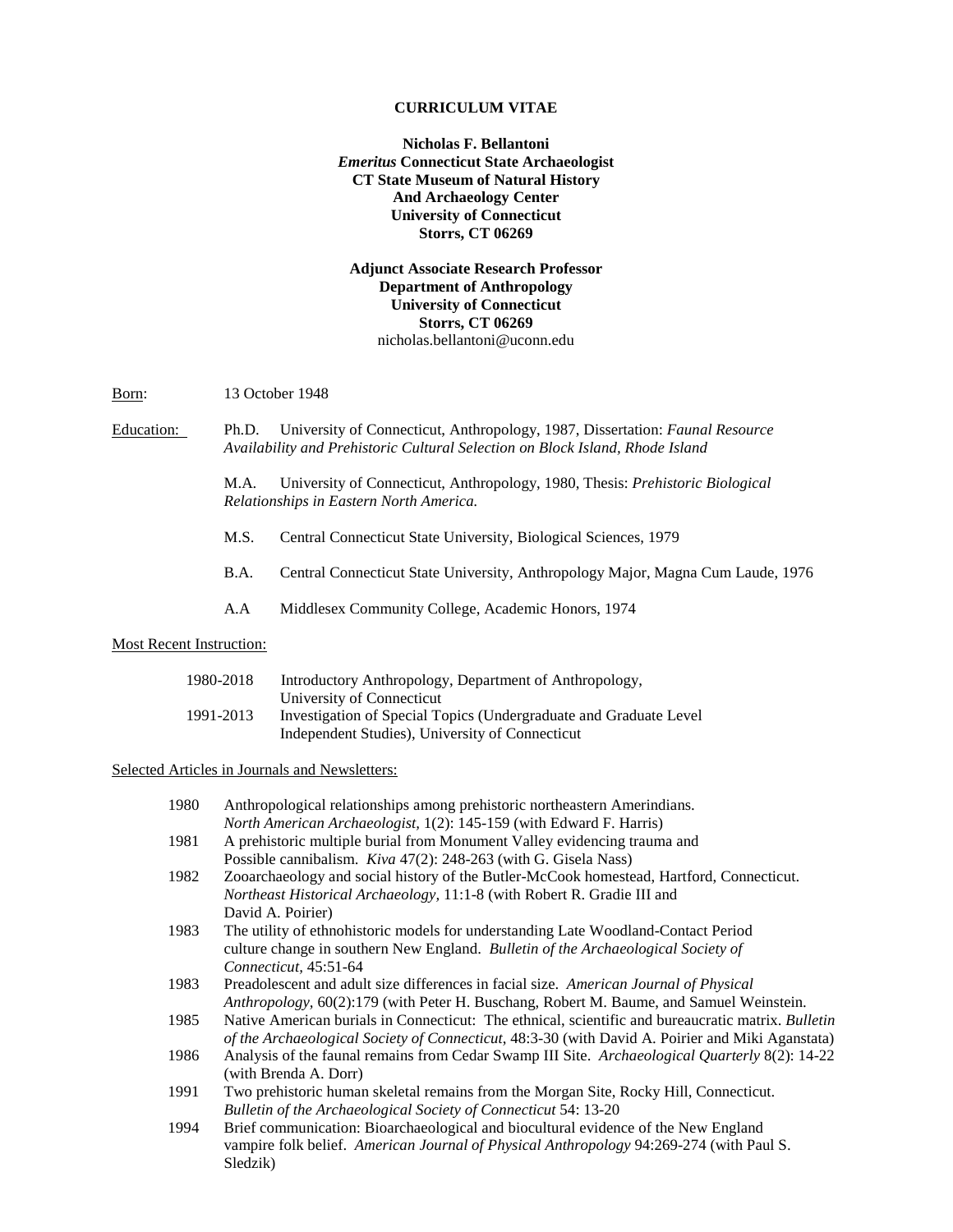- 1994 Family, friends and cemeteries. *CRM* 18(3):29-31 (with David A. Poirier)
- 1996 Forensic archaeology: A humanistic science *CRM* 19(10):3-4 (with David A. Poirier)
- *1996* Criminal investigations: A forensic archaeology case study from Connecticut. *CRM* 19(19):13-14 (with David G. Cooke)
- 1998 Planning and zoning strategies protecting Connecticut's archaeological resources. *Cultural Resource Management,* Vol. 21(10):9-11
- 2001 The Mystic Seaport Bone Circle, *Connecticut Preservation News*, Vo. 24, No. 3.
- 2001 Eastern Oyster: Changing Uses from an Archaeological Perspective, *Cultural Resource Management,* Vol. 24, No. 4, pp. 29-30, with Collin Harty
- 2001 Who Is Buried in the Empty Vault? *The Quarterly Newsletter of the Association for Gravestone Studies,* March, with John J. Spaulding
- 2002 The Patchaug Forest Artifact Hoax, *Connecticut Preservation News,* Vol. 25, No. 5
- 2003 Stability of Cholesterol Gall Stones After 165 Years of Burial. *Journal of Forensic Sciences* 48(3):633-634
- 2003 Landlubbers in a Wet World: Administrative Perspectives on Connecticut's Underwater Heritage, *Bulletin of the Archaeological Society of Connecticut,* vol. 65:57-66
- 2004 Lithic Artifact and Bio-archaeological Analyses of a Possible Adena Burial. *Bulletin of The Archaeological Society of Connecticut*, vol. 66:3-16
- 2005 Critical Issues in Connecticut Archaeological preservation. *Bulletin of the Archaeological Society of Connecticut,* vol. 67:11-20
- 2006 In Memorium: Douglas F. Jordan, 1925-2006. *Bulletin of the Massachusetts Archaeological Society*, vol. 67(2), pp. 74-75.
- 2007 The Life, Death, Archaeological Exhumation and Re-internment of Opukaha'ia (Henry Obookiah), *Connecticut History,* Vol. 46, No. 2, pp. 206-226.
- 2007 Hidden History: The Relationship of Archaeology to the Study of History. *Connecticut History*, Vol. 46, No. 2, pp. 65-80.
- 2008 Museum Showcase: Norris L. Bull's Monolithic Axe. *Bulletin of the Archaeological Society of Connecticut,* vol. 70:101-102
- 2010 The Search for Graves with Ground-penetrating Radar in Connecticut, *Journal of Archaeological Science* 37:941-949, with James A. Doolittle.
- 2013 The Application of Scanning Electron Microscopy and Energy Dispersive Spectroscopy in the Analysis of Archaeological Materials: An Examination of Morphological Characteristics and Elemental Composition of Artifacts Excavated in Connecticut, *Bulletin of the Archaeological Society of Connecticut*, No. 75, pp. 5-17.
- 2019 The Dead Shall Be Raised: Multidisciplinary Analysis of 19th Century Human Skeletons Reveals Complex New Haven Connecticut Immigrant Socioeconomic History and Identity, *PLOSONE* online journal.
- 2019 DNA testing reveals the identity of JB55: a 19th century vampire buried in Griswold, Connecticut, GENES, online journal.

### Edited Journals and Newsletters:

1991.1999 Newsletter Editor for the National Association of State Archaeologists (NASA) 1996 Guest Editor for *Cultural Resource Management* Vol. 19 – Volume Topic: Forensic Archaeology: A Humanistic Science

### Edited Monographs:

- 1996 *In Remembrance: Archaeology and Death.* Bergin & Garvey Press, Westport, CT (with David A. Poirier)
- 2005 *Anthropologists At Work: An Introductory Reader*, Pearson Publishers (with Luci Fernandes)

### Trade Book:

2018 *The Long Journeys Home: The Repatriations of Henry 'Opukaha'ia and Albert Afraid of Hawk*, Wesleyan Middletown Press, Middletown, CT.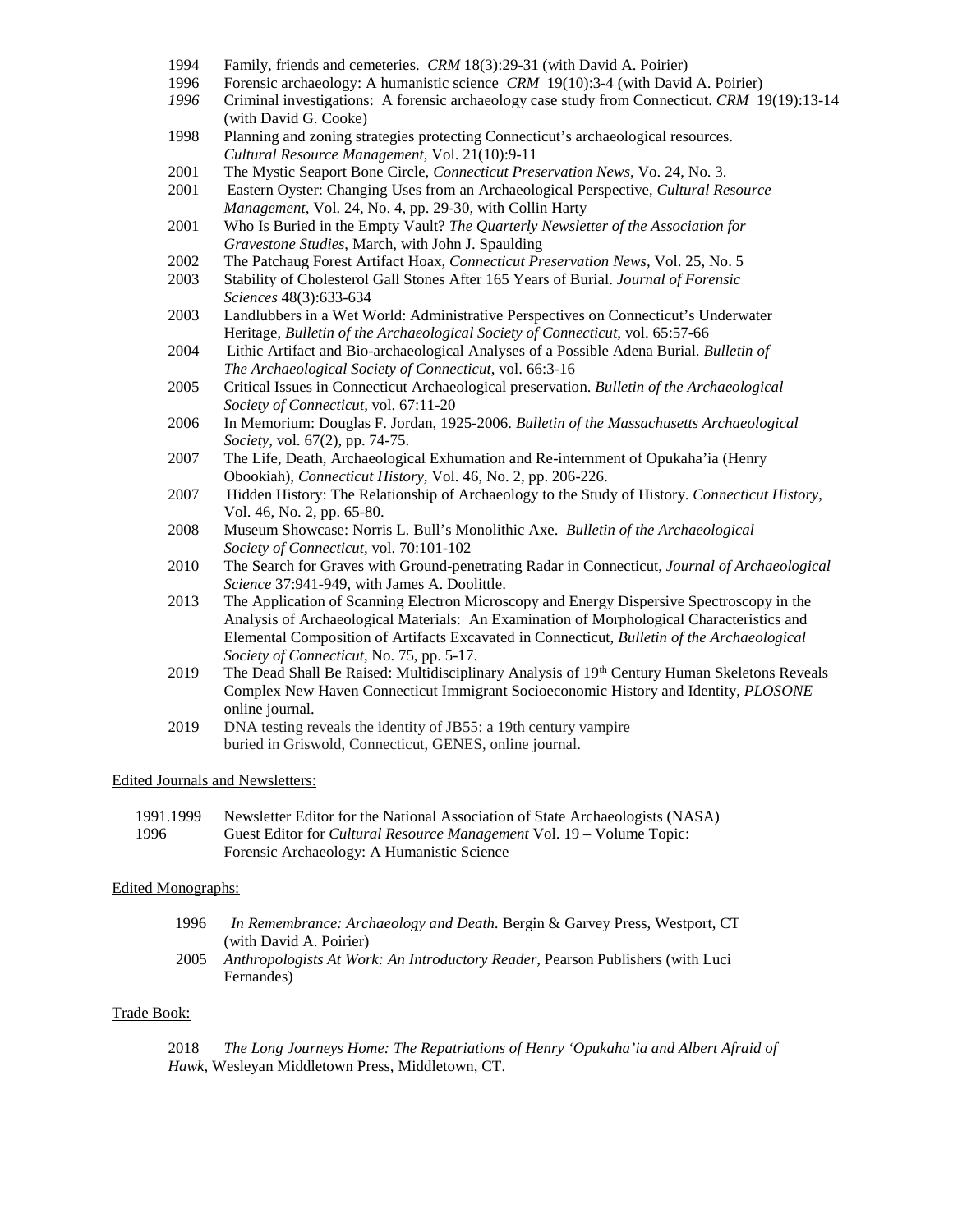- 1994 Connecticut's Preservation Mechanism for the Protection of Native American and Colonial Burial Grounds, In: *Cultural Resource Management: Archaeological Research, Preservation Planning, and Public Education in the Northeastern United States.* Edited by Jordan Kerber, pp.141-154, Bergin & Garvey Press, Westport, CT
- *1997* Rescue, Research, and Reburial: The Walton Cemetery Project. In: *Lessons From The Past: An Introductory Reader in Archaeology.* Edited by Kenneth Feder, Mayfield Publishing Company, Mountain View, CA
- *1998* Partnership: Descendants, Friends-Of-The-Dead, and Archaeologists. In: *In Remembrance: Archaeology and Death.* Edited by David Poirier and Nicholas Bellantoni, pp. 231-236, Bergin & Garvey Press, Westport, CT
- 1999 Forensic Archaeology at the Chauncey Family Crypt, Indian Hill Cemetery, Middletown, CT. In: *Lessons From The Past: An Introductory Reader in Archaeology.* Edited by Kenneth Feder, Mayfield Publishing Company, Mountain View, CA
- 1999 Pre-Contact Archaeology in Connecticut: An Overview of 11,000 Years of Cultural Adaptation. In: *The Archaeology of Connecticut.* Edited by William F. and Kristen Noble Keegan.. Bilbliopola Press, Storrs, CT
- 1999 Two Articles Contributed, *Lessons form the Past: An Introductory Reader in Archaeology,* edited by Kenneth L. Feder, Mayfield Publishing Company.

### Selected Technical Monographs:

- 2003 *Cultural Resource Survey for the Appalachian Trial in Connecticut.* Submitted as Principle Investigator with Keegan Associates to the Appalachian Trail Conference and the National Park Service.
- 2000 *The Greenman House Bone Assemblage, Mystic, Connecticut.* Report prepared for Mystic Seaport, Stonington, CT (with Meredith Vasta and William Jay) *Historical and Cultural Reconnaissance Survey, Cultural Resource Management Plan, Connecticut National Guard Properties Camp Rowland, Camp Hartell, and Stone's Ranch.* Report submitted to the Connecticut Military Department (with David George, William Keegan, S. Douglas Dumas and Kirsten Keegan).
- 1995 *Preliminary Report on the Archaeological Survey of the Coginchaug (Hell's Gate) Rockshelter, Durham, Connecticut.* Report prepared for Bell Atlantic Mobile.
- 1994 *Human Osteological Analysis of the Millbury III Cremation Complex Site, Millbury, Massachusetts.* Funded by the Public Archaeology Laboratory, Pawtucket, RI
- 1987 *Analysis of the Faunal Remains from the Phase II Archaeological Survey of Block Island, Rhode Island.* Prepared for the Rhode Island Historical Preservation Commission, the Town of New Shoreham and the Block Island Historical Society.
- 1983 *Osteometrics, Dental Metrics, and Paleopathologies of Connecticut Indian Skeletons.* Prepared for the American Indian Archaeological Institute, Washington, CT (with Peter Buschang).
- 1980 *Innovative Archaeological Survey Methods Evaluation: Survey and Planning Grant 1980.* Prepared for the Connecticut Historical Commission (with Kevin McBride and Mary Soulsby).
- 1980 Phase I Reconnaissance Survey of the West Thompson Reservoir Area. *Archaeological Research Monographs No. 15,* Laboratory of Archaeology, University of Connecticut. Prepared for the U. S. Army Corps of Engineers, New England Division. (with Kevin McBride and Mary Soulsby)

### Selected Field and Research Experience:

- 1979 Human osteological analysis of the crania from the Penn site, north central New York state.
- 1980 Human osteological analysis of a mass Pueblo burial from Monument Valley, Utah.
- 1980.2 Archaeological Surveys of East Haddam, Haddam, and Lyme, Connecticut, as the third season of a multi-year effort to study prehistoric settlement-subsistence systems in Connecticut. Funded by a Department of Interior Survey and Planning Grant, administered by the Connecticut Historical Commission. Field Director.
- 1982 Investigations of sexual dimorphism in seven facial dimensions for preadolescents 4 to 11 years of age and adults. Department of Orthodontics, University of Connecticut Health Center, Farmington.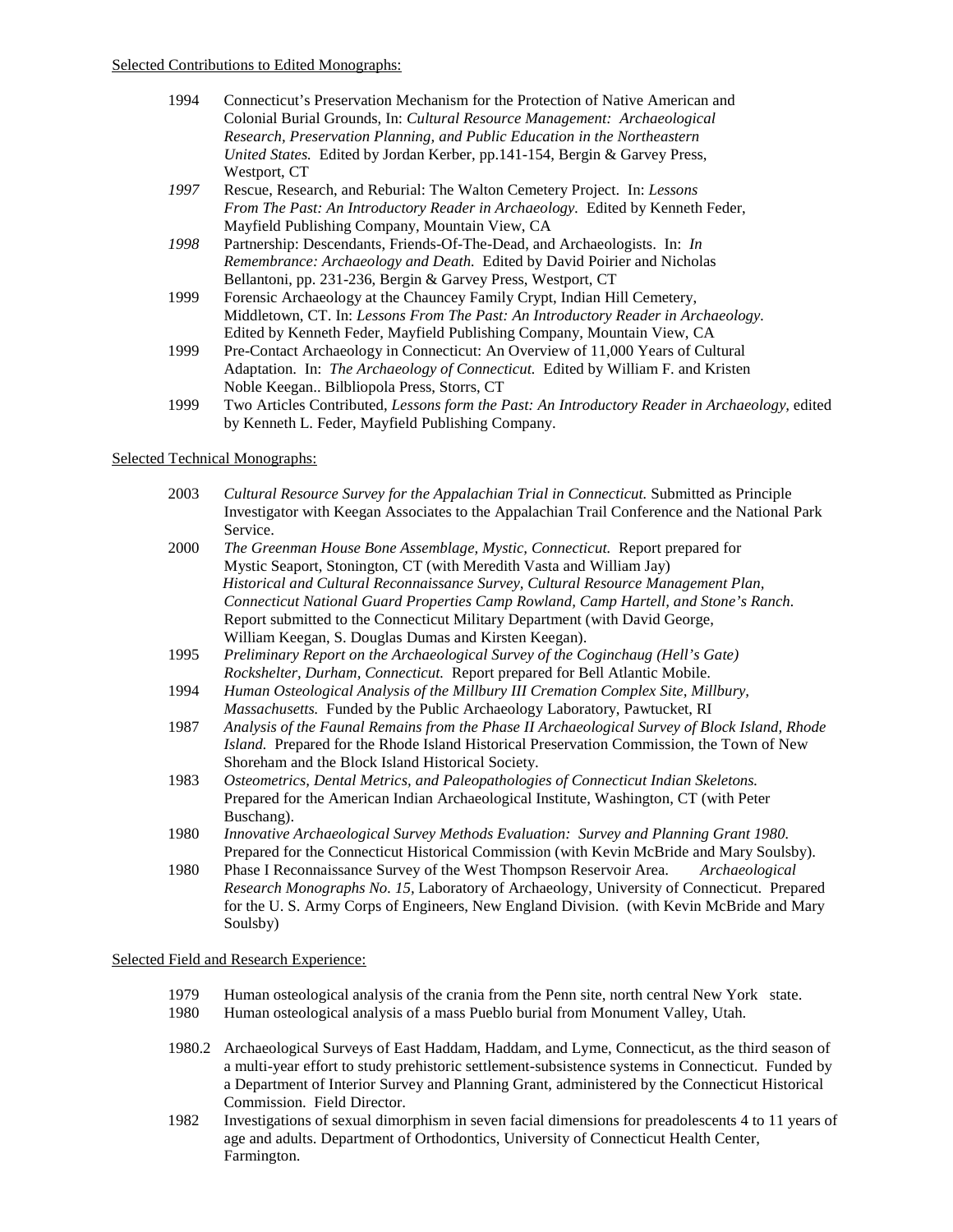- 1982-6 Archaeological survey of the proposed I-84 highway project area from Bolton, Connecticut eastward to the Rhode Island state border. Funded by the Connecticut Department of Transportation. Field Director.
- 1986-7 Archaeological survey of Block Island, Rhode Island. Funded by the Rhode Island Historic Preservation Commission, the Town of New Shoreham, and the Block Island Historical Society. Field Director.
- 1990 Rescue excavations at the Walton Family Cemetery Site, Griswold, Connecticut. Funded by the Connecticut Historical Commission. Principal investigator.
- 1994 Human osteological analysis of the Millbury III Cremation Complex Site, Millbury, Massachusetts.
- 1995 Archaeological surveys of Connecticut National Guard Facilities: Camp Rowland, Stone's Ranch, and Camp Hartell. Funded by the Connecticut Military Department. Principal Investigator.
- 2001 Faunal analysis of the Mystic Bone Circle Site, Stonington, Connecticut.
- 2002 Chemical analysis of gallstone sample removed from historic (1837) burial at Hartford Hospital, Hartford, Connecticut.
- 2003 Cultural Resource Management Survey of the Connecticut 55 mile corridor of the Appalachian Trail for the National Park Service, Kent to Salisbury, Connecticut.
- 2004 Directed archaeological excavations at the Rogers Site, a Late/Terminal Archaic cremation area, Lisbon, CT.
- 2009 Conducted archaeological and geo-physical investigations into the 1941 plane crash of Lt. Eugene Bradley, Bradley International Airport, Windsor Locks, Connecticut.
- 2012 Directed archaeological excavations at the New England Hebrew Farmers of Emanuel Society, mikveh and synagogue sites, Chesterfield, CT.

### Selected Forensic Archaeological Investigations

- 1993 Conducted forensic investigation at the Chauncey Family Tomb for the Middletown
- Police Department, crypt vandalism, Middletown, Connecticut.<br>1993 Exhumed the skeletal remains of Henry Opukaha'ia, fir
- Exhumed the skeletal remains of Henry Opukaha'ia, first Christianized Native Hawaiian, for repatriation back to Hawaii, Cornwall, Connecticut.
- 1998 Conducted ground-penetrating radar and soil core testing at the Ancient Burying Ground to locate unmarked graves of African American Governors, Hartford, Connecticut.
- 1998 Conducted forensic investigation in the Pitkin Family 18<sup>th</sup> century Tomb, Center Cemetery, East Hartford, Hartford, Connecticut.
- 1998 Conducted forensic investigation at the Mosley Family Tomb, East Haddam, CT.
- *1999* Conducted forensic archaeological investigation of the cemetery vandalism of the Sterry burial, Stoddard Hill Cemetery, Ledyard, Connecticut.
- *2000* Conducted ground-penetrating radar at the Old South Burying Ground, Hartford, Connecticut.
- *2001* Conducted archaeological excavation and removal for reburial of Dr. Joseph Peters, (d. 1761), East Hampton, Connecticut.
- *2002* Assisted the chief state's medical examiner's office in the rescue excavations of a colonial farming family burying ground discovered during sand and gravel operations, North Stonington, Connecticut.
- *2003* Conducted archaeological excavations at Milford Cemetery to locate the unmarked burial of Mr. Peter Pond, fur trader and mountain man (d. 1805), Milford, Connecticut.
- 2003 Conducted forensic investigation of the Samuel Huntington Tomb Restoration Project, Norwich, Connecticut.
- 2003 Conducted rescue archaeological investigation of house construction site where human cranium was recovered, Waterford, Connecticut.
- *2004* Conducted archaeological recovery of four members of the Samuel Horton family, 1803-1837 at Old Northeast Cemetery, Wolcott, Connecticut.
- *2005* Conducted forensic investigation of the Gershom Bulkeley Family tomb, 1775-1835, Old Colchester Burying Ground, Colchester, Connecticut.
- 2004 Conducted electro-magnetic imaging and archaeological testing to rediscover the lost Old Newgate Prison Cemetery, East Granby, Connecticut.
- 2004 Conducted forensic and archeological investigation of a  $17<sup>th</sup>$  century Pequot Indian Burying Ground discovered during house construction on Mason's Island, Stonington, Connecticut.
- *2006* Conducted archaeological excavations of four burial plots associated with the Venture Smith (d. 1805) Family, First Church of Christ Cemetery, East Haddam, Connecticut.
- 2006 Conducted rescue excavations at the site of the First Trinity church Burying Ground discovered during construction activities, Fairfield, Connecticut.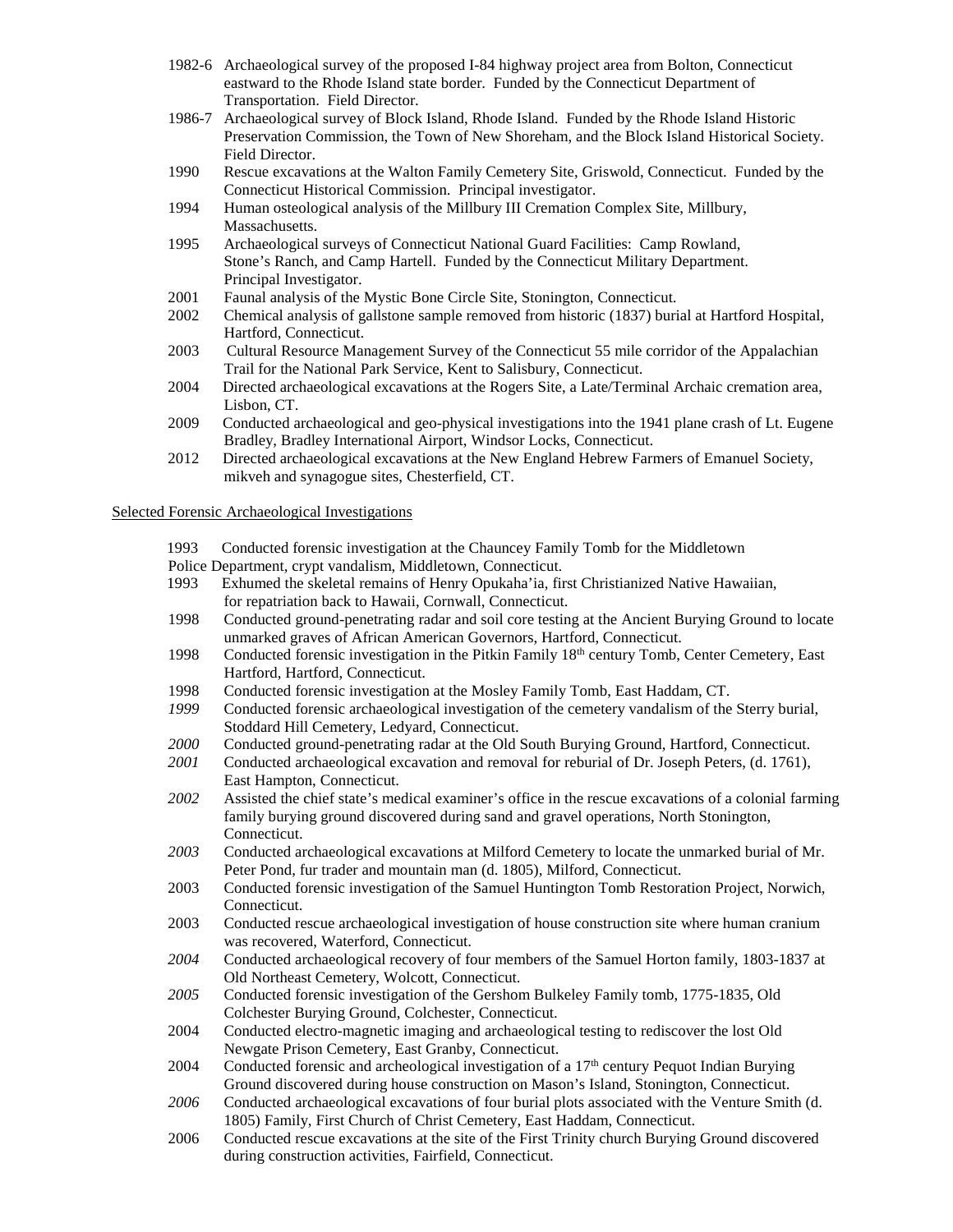- 2006 Conducted archaeological excavations with the chief medical examiner's office to search for the murdered body of Anna Henneway, Manchester, Connecticut
- 2006 Conducted archaeological investigation at the Evert Family burial plots for proposed economic development project, Salisbury, Connecticut.
- 2007 Assisted the Connecticut State Police in conducting ground-penetrating radar scan in a homicide investigation, Newtown, Connecticut.
- 2007 Assisted the Shelton Police Department in conducting ground-penetrating radar and electromagnetic imaging surveys in search of potential murder victim, Shelton, Connecticut.
- 2007 Conducted archaeological investigation into the Fraser Family Tomb due to collapse of tomb structure, Mortimer Cemetery, Middletown, Connecticut.
- 2008 Assisted the Fairfield Police Department in conducting archaeological investigation of a vandalized historic burial, Fairfield, Connecticut.
- 2011 Conducted archaeological excavations at Yale-New Haven Hospital when four buried skeletons were uncovered during construction activity from a 19<sup>th</sup>-century Catholic Church cemetery.
- 2011 Search to remove the remains of the Old Leatherman for transfer to another area of Sparta Cemetery, Ossining, New York.
- 2012 Conducted exhumation of Albert Afraid of Hawk, Lakota Sioux, who died in 190 while performing in Buffalo Bill's Wild West Show in Danbury, CT. Remains repatriated to the Pine Ridge Reservation, South Dakota.
- 2012 Assisted the CT State Police Eastern Division Major Crime Squad in recovery and identification of human skeletal remains located in a wooded area. Victim identified as a 26 year old female missing for six years. Homicide suspected.
- 2012 Superstorm Sandy topples Lincoln oak tree on the New Haven Green revealing Colonial era burials. Assisted OCME and New Haven PD.
- 2013 Forensic archaeological investigation of cold case where suspect may have buried two young girls in back yard. Assisted Manchester Police Department.
- 2013 Assisted Vernon Police Department and Eastern District State Police Major Crime Squad in identification and recovery of human skeletal remains in old town landfill.
- 2013 Assisted Office of the Chief Medical Examiner in the investigation of the Edwin Denison Morgan family tomb at Cedar Hill Cemetery, Hartford. Tomb vandalism associated with Santeria cult activity.

### Selected Papers and Lectures:

- 1981 *Anthropological relationships among prehistoric northeastern Amerindians.* Presented at the 20<sup>th</sup> Annual Meeting of the Northeastern Anthropological Association, Amherst, MA
- 1982 *Zooarchaeology and social history of the Butler-McCook homestead, Hartford, Connecticut.*  Presented at the Annual Meeting of the Council for Northeast Historical Archaeology, Windsor, CT
- 1983 *Preadolescent and adult sex differences in facial size.* Presented at the 52nd Annual Meeting of the American Association of Physical Anthropologists, Indiana University-Purdue University, Indianapolis, IN
- 1983 *The utility of ethnohistoric models for understanding Late Woodland-Contact period culture change in southern New England.* Presented at the 44<sup>th</sup> Annual Meeting of the Society for American Archaeology, Pittsburgh, PA
- 1989 *Faunal resource availability and prehistoric cultural selection on Block Island, Rhode Island.*  Presented at the 29<sup>th</sup> Annual Meeting of the Northeastern Anthropological Association, Montreal, CA
- 1989 *Practical Approaches to the treatment of human skeletal remains.* Presented to the National Association of State Archaeologists at the 55th Annual Meeting of the Society for American Archaeology, Phoenix, AZ
- 1991 *Connecticut's preservation mechanism for Native American and colonial cemeteries.* Presented at the 56<sup>th</sup> Annual Meeting of the Society for American Archaeology, Pittsburgh, PA
- 1992 *Local communities and changing perceptions of archaeology in Connecticut*. Presented at the Annual Meeting of the Conference on New England Archaeology, Sturbridge, MA
- 1992 *Millbury III cremation complex skeletal analysis.* Presented at the 32nd Annual Meeting of the Northeastern Anthropological Association. Danbury, CT
- 1992 *Comparison of archaeological faunal assemblages from Fisher's Island, New York, and Block Island, Rhode Island.* Presented at the 32nd Annual Meeting of the Northeastern Anthropological Association, Danbury, CT
- 1993 *Doctor, lawyer, Indian chief: The many roles of the sate archaeologist.* Presented at the 33rd Annual Meeting of the Northeastern Anthropological Association, Geneseo, NY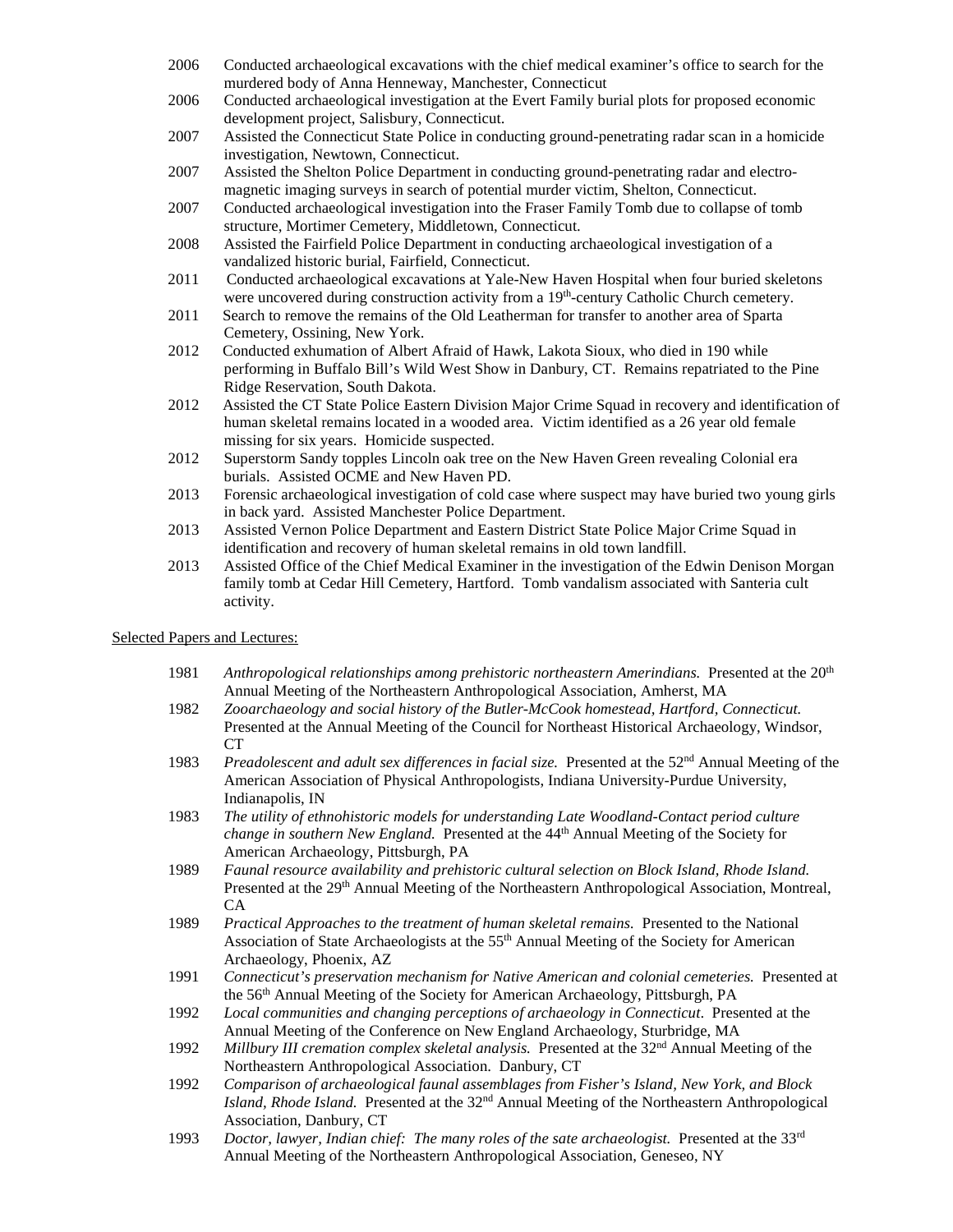- 1994 *Forensic archaeology at the Chauncey family crypt, Indian Hill Cemetery, Middletown, Connecticut.* Presented at the 34<sup>th</sup> Annual Meeting of the Northeastern Anthropological Association, Lake Placid, NY
- 2001 *Municipal planning regulations for the protection of archaeological sites.* Presented at the 63<sup>rd</sup> Annual Meeting of the Society for American Archaeology, Seattle, WA
- 2004 Cultural Resource Assessment Study of the Appalachian Trail Corridor in Connecticut, presented at the Annual Meeting of the Society for American Archaeology, Montreal, Canada.
- 2006 *A good story vs. scientific fact: Exploring the mystery of "James Penn".* Presented at the 33<sup>rd</sup> Annual Meeting of the Paleopathology Association, Anchorage, Alaska.
- *2007* Comments on, "*Life, Death, Mortuary Practices in a Rural Rhode Island Community, 1820-1936*, presented at the Annual Meeting of the Society for Historical Archaeology, Salt Lake City, Utah.
- *2008 Stone Blade Caches in Connecticut,* presented at the Regional Meeting of the Geological Society of America, Providence, Rhode Island.
- *2009 Two Steps Forward…On Step Backwards: The Last 20 years of Archaeological Preservation in Connecticut,* presented at the Annual Meeting of the Conference on New England Archaeology, Old Sturbridge Village, Massachusetts.
- *2010 Ticked Off: Lyme Disease and Archaeologists,* presented at the Annual Meeting of the Northeastern Anthropological Association, Hartford, Connecticut.
- 2013 *Bioarchaeological Recovery of Four Catholic Burials, New Haven, Connecticut,* presented at the 79th Annual Meeting of the Society for American Archaeology, Honolulu, Hawaii.
- 2017 The Dead Shall Be Raised: Multidisciplinary Analysis of Four  $19<sup>th</sup>$  Century Human Skeletons, Christ Church Catholic Cemetery, New Haven, Connecticut, presented at the Annual Meeting of the Eastern States Archaeological Federation, New London, Connecticut.
- 2019 Staking Your Life on it: Vampirism, Healing, and Consumption in the Early National Era. Presented at the 41<sup>st</sup> Annual Meetinf og the Society for Historians of the Early American Republic (SHEAR), Cambridge, MA

### Service and Public Outreach

- 1988 Ex-officio member: Governor's Legislative Task Force on Indian Affairs.
- 1991- Member: Planning Advisory Committee, State Historic Preservation Office.
- 1992- Member: State of Connecticut's River Advisory Committee, Department of Environmental Protection.
- 1993- Member: Quinnebaug and Shetucket Rivers National Heritage Advisory Committee.
- 1994- State Councilman, State Historic Preservation Council, Commission on Culture and Tourism
- 2002 Board of Directors, Somers Mountain Museum of Natural History and Primitive
- *2011* Board of Trustees, Institute for American Indian Studies, Washington, CT.
- *2012* State Commissioner, Connecticut Commission on Culture and Tourism
- 2007-11 President, National Association of State Archaeologists, 4 year term
- 2009- Chair, Collections Committee, Institute for American Indian Studies
- 2010- Honorary Board Member, New England Hebrew Farmers of the Emanuel Society
- 2011- Committee member, Connecticut State Board on Geographic Names
- *2013* Editorial Advisory Board, *American Archeology*, a publication of The Archaeological Conservancy
- 2013 Board of Directors, Chamberlin Mill Preservation Committee
- 2013 Committee Member, Connecticut Natural and Cultural Resources Task Force Recovery Support (FEMA)
- 2014-18 President, Archaeological Society of Connecticut

### College Commencement Speaker

## 2003 Northwestern Community College, Winsted, Connecticut

### Media Presentations

Numerous national television presentations including international broadcasts with The History Channel, Discovery Channel, PBS, Smithsonian Channel, National Geographic Channel and the BBC. He has conducted radio interviews nationally on PBS and locally on CT Public Radio and on many local Connecticut television stations. Newspaper coverage of his work has also been international.